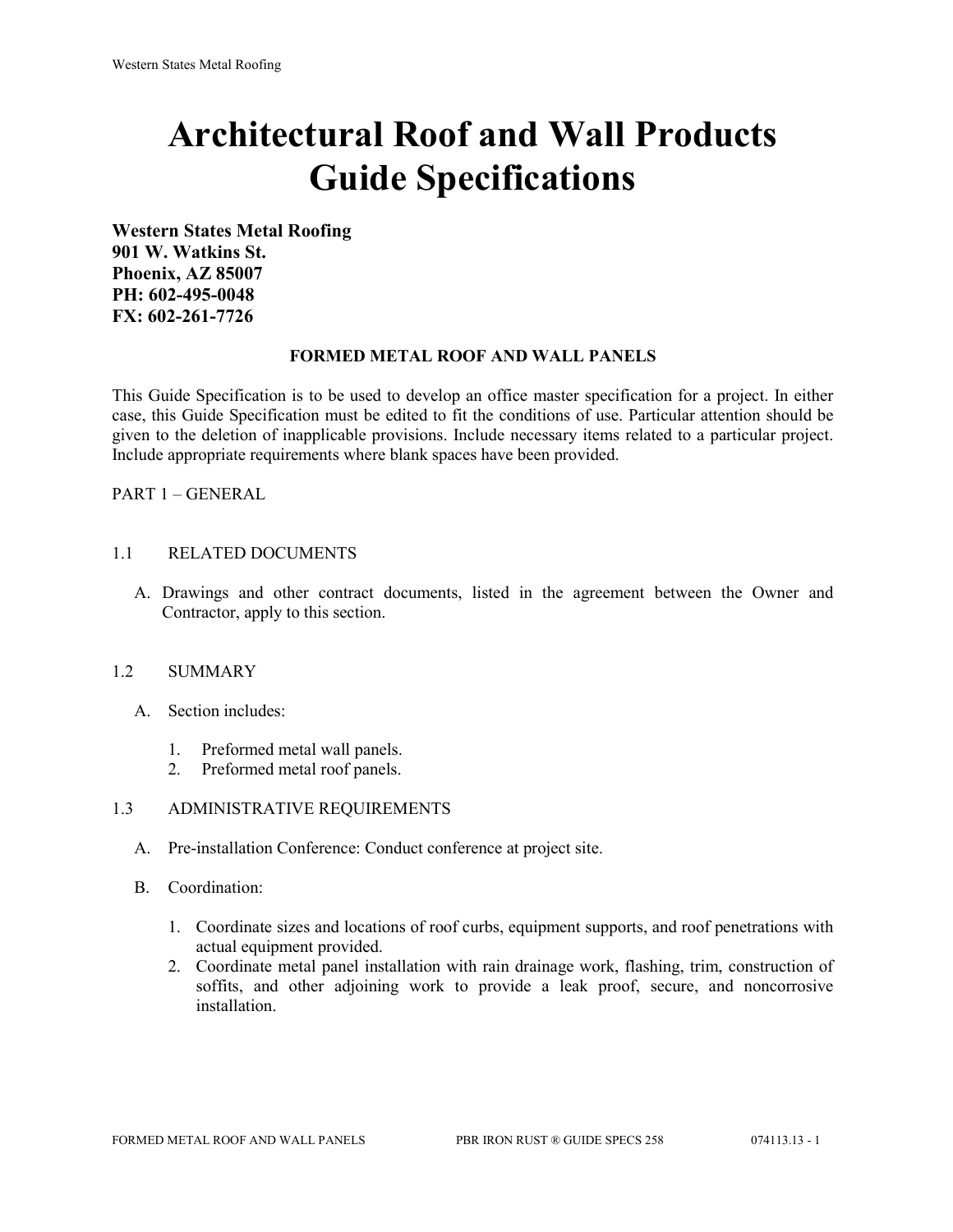## 1.4 SUBMITTALS

- A. Product Data:
	- 1. Include construction details, material descriptions, dimensions of individual components and profiles and finishes for each type of panel and accessory.
- B. Shop Drawings:
	- 1. Include fabrication and installation layouts of metal panels; details of edge conditions, joints, panel profiles, corners, anchorages, attachment system, trim, flashings, closures, accessories and special details.
	- 2. Accessories: Include details of the flashing, trim, and anchorage systems, at a scale of not less than 1-1/2 inches per 12 inches.
- C. Samples:
	- 1. Metal Panels: 12 inches long by actual panel width. Include fasteners, closures, and other metal panel accessories.
- D. Oualification Data: For Installer.
- E. Product Test Reports: For each product, for tests performed by a qualified testing agency.
- F. Filed quality control reports.
- G. Sample Warranties: For special warranties.
- 1.5 QUALITY ASSURANCE
	- A. Installer Qualifications: An entity that employs installers and supervisors who have a minimum of 3 years' experience in the installation of metal roof / wall panels.
	- B. Mockups: Build mockup; to verify selections made under sample submittals and to demonstrate aesthetic effects and set quality standards for fabrication and installation.
- 1.6 DELIVERY, STORAGE AND HANDLING
	- A. Deliver components, metal panels and other manufactured items so as not to be damaged or deformed. Package metal panels for protection during transportation and handling.
	- B. Store metal panels in a manner to prevent bending, warping, twisting and surface damage.
	- C. Stack metal panels horizontally on platforms or pallets, covered with suitable weather tight and ventilated covering. Store metal panels to ensure dryness with positive slope for drainage of water. Do not store metal panels in contact with other materials that might cause staining, denting or other surface damage.
	- D. Retain strippable protective covering on metal panels during installation.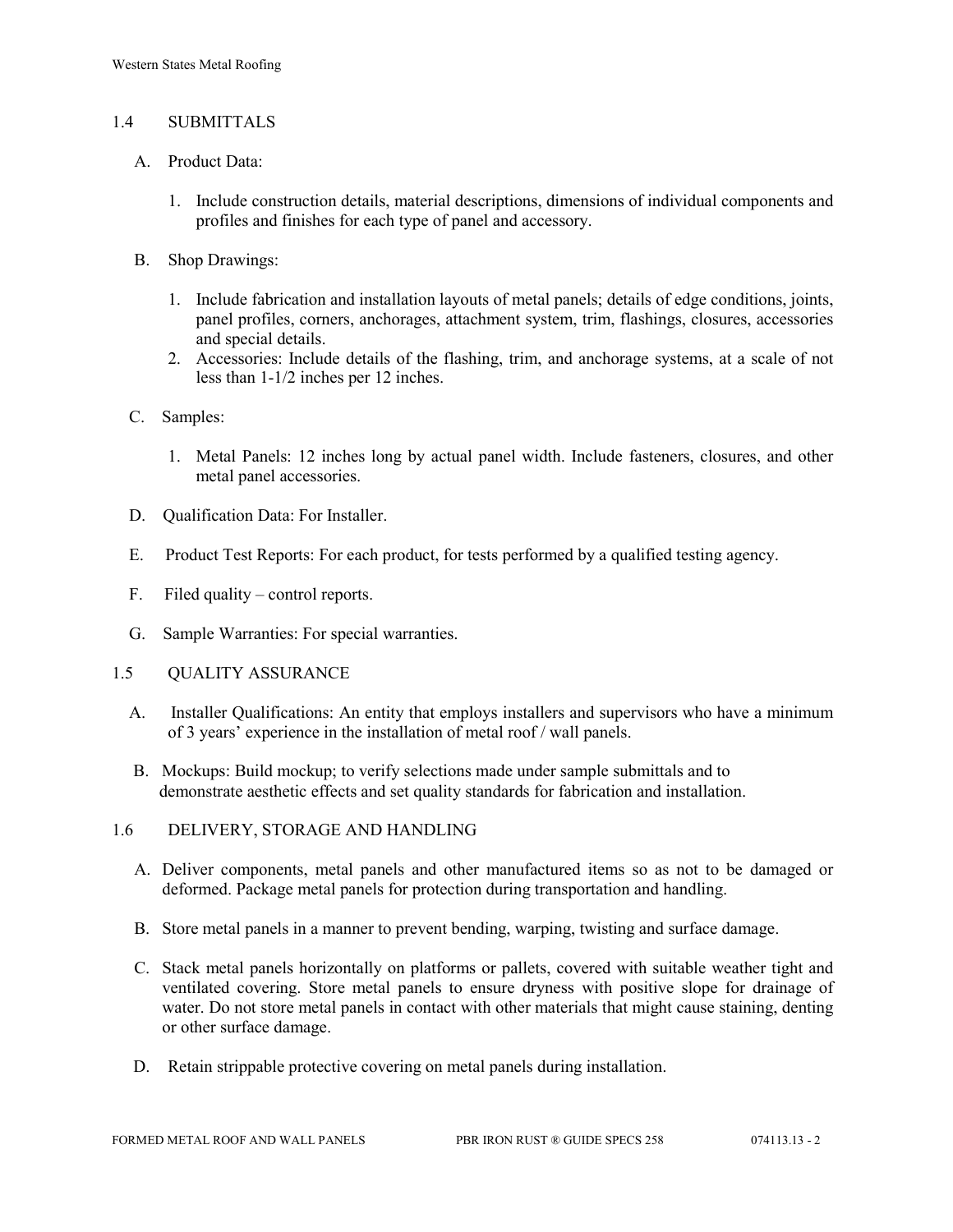## 1.7 FIELD CONDITIONS

A. Weather Limitations: Proceed with installation only when existing and forecasted weather conditions permit assembly of metal panels to be performed according to manufacturers' written instructions and warranty requirements.

## 1.8 WARRANTY

- A. MANUFACTURER'S PRODUCT WARRANTY
	- 1. Manufacturer's standard coating performance warranty, as available for specified installation and environmental conditions. (Contact a WSMR Representative to determine actual warranty criteria)

## B. CONTRACTORS WARRANTY

1. Warrant panels, flashings, sealants, fasteners, and accessories against defective materials and/ or workmanship, to remain watertight and weatherproof with normal usage for two (2) years following Project Substantial Completion date.

#### PART 2 – PRODUCTS

#### 2.1 MANUFACTURER

 A. Western States Decking, Inc., DBA - Western States Metal Roofing, 901 W. Watkins St., Phoenix, AZ 85007; Phone: (877) 787-5467; Fax: (602) 261-7726

Email: [sales@paintedrustedroofing.com](mailto:sales@paintedrustedroofing.com) Website: [www.paintedrustedroofing.com](http://www.paintedrustedroofing.com/)

B. Substitutions: In accordance with contract documents.

#### 2.2 METAL ROOF PANELS

- A. PBR Panel; Exposed Fastener Metal Panels: metal panel consisting of formed metal sheet with trapezoidal major ribs with intermediate stiffening ribs symmetrically placed between major ribs, installed by lapping edges of adjacent panels.
	- 1. Metal Panel Designation: PBR Panel
	- 2. ASTM A653 Galvanized G-90 Minimum
		- a. Nominal Thickness: [26 Gauge]
		- b. Exterior Finish Available In: Cool Tech ® SMP (Siliconized Modified Polyester)

## i. Iron Rust ®

- 3. Grade of Steel:
	- a. 26 Gauge Grade 80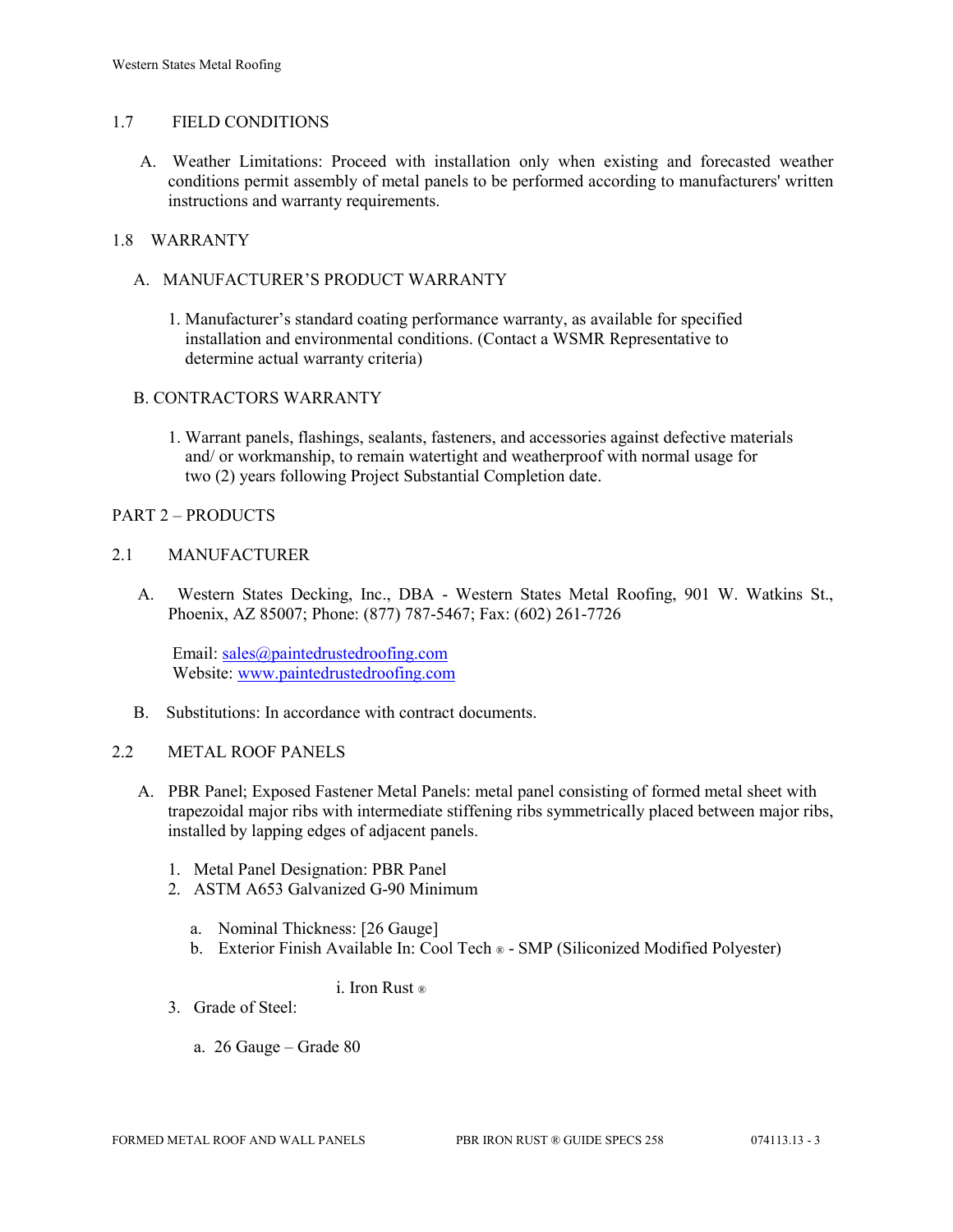- 4. Major- Rib Spacing: 12 inches on center
- 5. Panel Coverage: 36 inches.
- 6. Panel Height: 1.25 inches

## 2.3 ACCESSORIES

- A. Self-Adhering, High- Temperature Underlayment: Provide self-adhering, cold applied, sheet underlayment, a minimum of 30 mils thick, specifically designed to withstand high metal temperatures beneath metal roofing. Provide primer when recommended by underlayment manufacturer.
	- 1. Thermal Stability: Stable after testing at 220 deg F; ASTM D 1970.
	- 2. Low- Temperature Flexibility: Passes after testing at minus 20 deg F; ASTM D 1970.
- B. Miscellaneous Metal Sub framing and Furring: ASTM C 645; cold formed, metallic- coated steel sheet, ASTM A 653/ A 653M, G90 coating designation or ASTM A 792/ A 792M, Class AZ55 aluminum- zinc alloy coating designation unless otherwise indicated. Provide manufacture's standard sections as required for support and alignment of metal panel system.
- C. Panel accessories: Provide components required for a complete, weather tight panel system including trim, clips, flashings, sealants, gaskets, fillers, closure strips, and similar items. Match material and finish of metal panels unless otherwise indicated.
	- 1. Closures: Provide closures at eaves and ridges, fabricated of same metal as metal panels.
	- 2. Backing Plates; Provide metal backing plates at panel end splices, fabricated from material recommended by manufacturer.
	- 3. Closure Strips: Closed-cell, expanded, cellular, rubber or cross linked, polyolefin-foam or closed-cell laminated polyethylene; minimum I -inch-thick, flexible closure strips; cut or pre-molded to match metal panel profile. Provide closure strips where indicated or necessary to ensure weather tight construction.
- D. Flashing and Trim: Provide flashing and trim formed from same material as metal panels as required to seal against weather and to provide finished appearance. Finish flashing and trim with same finish systems adjacent metal panels.
- E. Panel Fasteners: Self-tapping screws designed to withstand design loads. Provide EPDM or PVC sealing washers for exposed fasteners.
- F. Panel Sealants: Provide sealant type recommended by manufacturers that are compatible with panel materials, are non-staining and do not damage panel finish.
- G. Metal Protection: When dissimilar metals contact each other or corrosive substrates, protect against galvanic.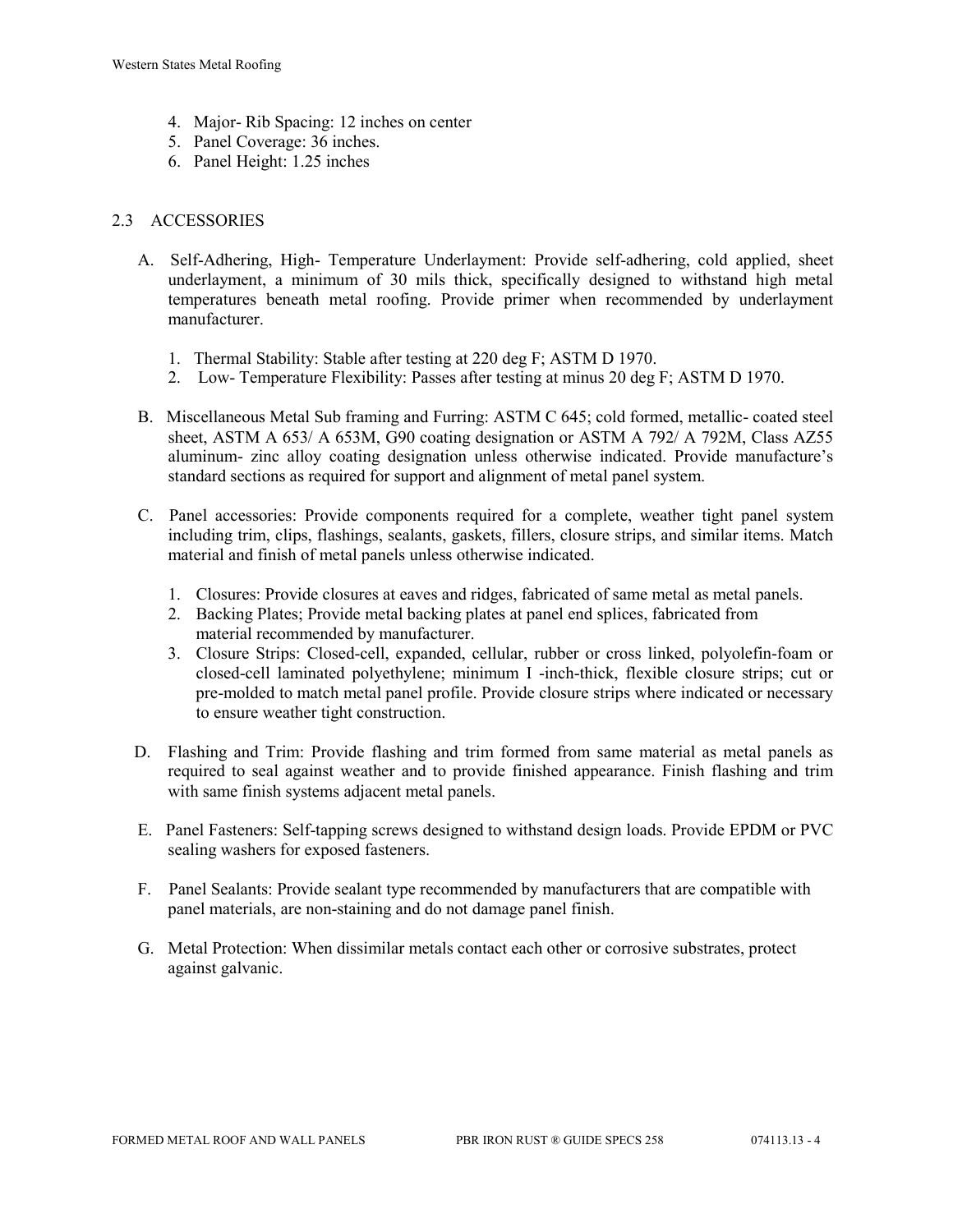## 2.4 FABRICATION

- A. General: Fabricate and finish metal panels and accessories at the factory, by manufacturers Standard procedures and processes, as necessary to fulfill indicated performance requirements demonstrated by laboratory testing. Comply with indicated profiles and with dimensional and structural requirements.
- B. Provide panel profile, including major ribs and intermediate stiffening ribs, if any, for full length of panel.
- C. Sheet Metal Flashing and Trim: Fabricate flashing and trim to comply with manufacturer's recommendations and recommendation in SMACNA's "Architectural Sheet Metal Manual" that apply to design, dimensions, metal, and other characteristics of item indicated.

#### 2.5 FINISHES

- A. Protect mechanical and painted finishes on exposed surfaces from damage by applying a strippable, temporary protective covering before shipping.
- B. Appearance of Finished Work: Variations in appearance of abutting or adjacent pieces are acceptable if they are within one- half of the range of approved Samples. Noticeable variations in same piece are unacceptable. Variations in appearance of other components are acceptable if they are within the range of approved Samples and are assembled or installed to minimize contrast.
- C. Steel Panels Finish:
	- 1. Exterior Finish: Western States Metal Roofing, Iron Rust ®, SMP Paint System, consisting of  $0.15 - 0.30$  mil primer with  $0.70 - 0.90$  base coat and a  $0.10 - 0.50$  mil print coat. Dry film thickness per ASTM D1400.
	- 2. Interior Finish: Standard Polyester backer finish consisting of 0.15 0.25 mil primer coat and a  $0.30 - 0.40$  backer coat with a minimum total dry film thickness of  $0.45 - 0.65$  mil.

#### PART 3- EXECUTION

#### 3.1 EXAMINATION

- A. Examine substrates, area, and conditions, with installer present, for compliance with requirements for installation tolerances, metal panel supports, and other conditions affecting performance of the work.
	- 1. Examine primary and secondary roof framing to verify that rafters, purlins, angles, channels, and other structural panel support members and anchorages have been installed within alignment tolerances required by metal roof panel manufacturer.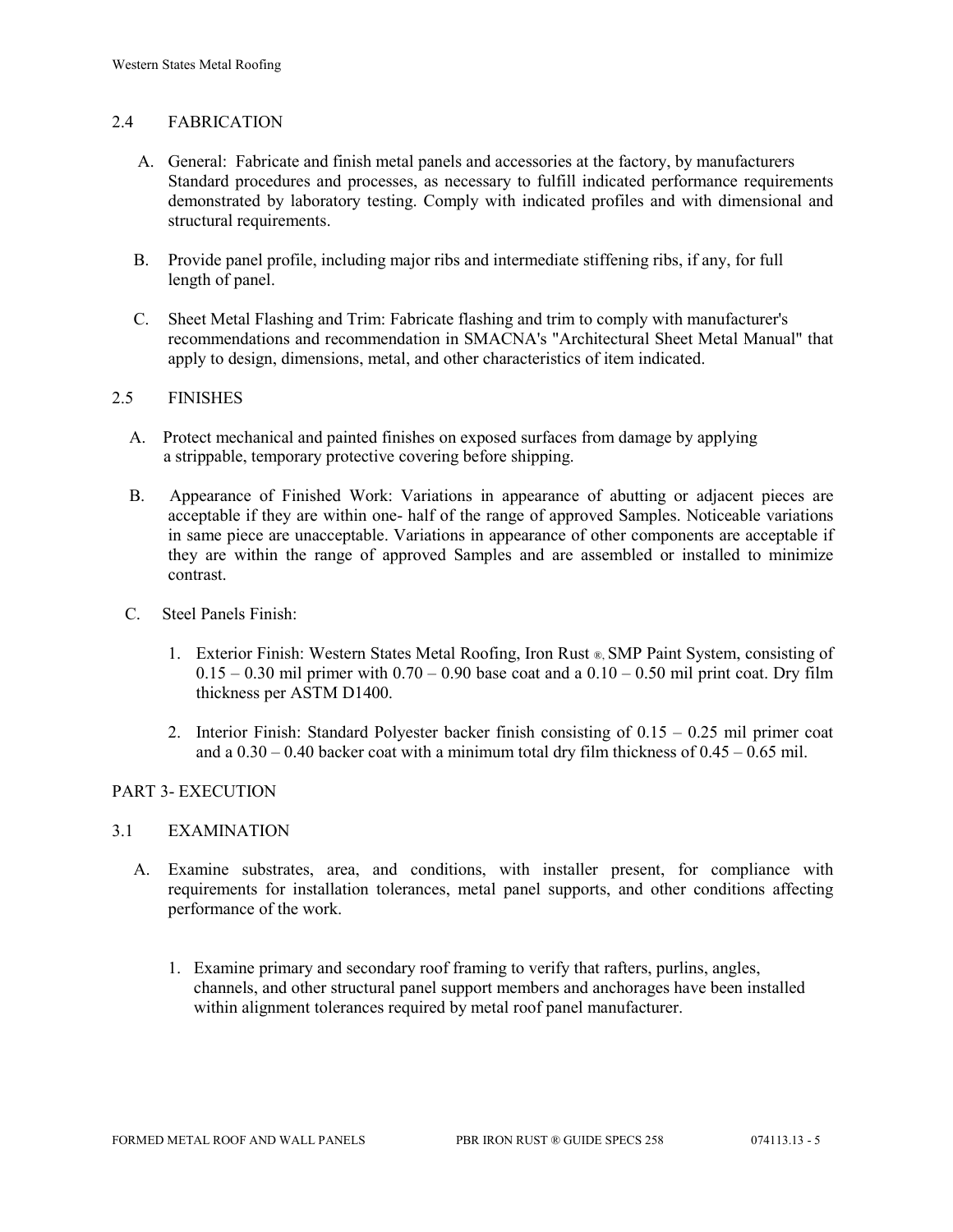- 2. Examine solid roof sheathing to verify that sheathing joints are supported by framing or blocking and that installation is within flatness tolerances required by metal roof panel manufacture.
	- a. Verify that air or water-resistive barriers have been installed over sheathing or backing substrate to prevent air infiltration or water penetration.
- B. Examine roughing-in for components and systems penetrating metal panels to verify actual locations of penetrations relative to seam locations of metal panels before installation.
- C. Proceed with installation only after unsatisfactory conditions have been corrected.

## 3.2 PREPARATION

- A. Miscellaneous Supports: Install sub framing, furring and other miscellaneous panel support members and anchorage according to ASTM C 754 and metal panel manufacturer's written recommendations.
- 3.3 UNDERLAYMENT INSTALLATION
	- A. Self- Adhering Sheet Underlayment: Apply primer if required by manufacturer. Comply with temperature restrictions of underlayment manufacturer for installation. Apply at locations indicated on Drawings, wrinkle free, in shingle fashion to shed water, and with end laps of not less than 6 inches staggered 24 inches between courses. Overlap side edges not less than 3- ½ inches. Roll laps with roller. Cover underlayment within 14 days.
	- B. Felt Underlayment: Apply at locations indicated [below] [on drawings], in shingle fashion to shed water. And with lapped joints of not less than 2 inches.
		- 1. Apply over the entire roof surface.
		- 2. Apply on roof not covered by self- adhering sheet underlayment. Lap over edges of self adhering sheet underlayment not less than 3 inches, in shingle fashion to shed water.
	- C. Slip Sheet: Apply slip sheet over underlayment before installing metal roof panels.
	- D. Flashings: Install flashings to cover underlayment to comply with requirements specified in Section 076200 "Sheet Metal Flashing and Trim."

## 3.4 METAL PANEL INSTALLATION

- A. General: Install metal panels according to manufacturer's written instructions in orientation, sizes, and locations indicated. Install panels perpendicular to supports unless otherwise indicated. Anchor metal panels and other components of the work securely in place, with provisions for thermal and structural movement.
	- 1. Shim or otherwise plumb substrates receiving metal panels.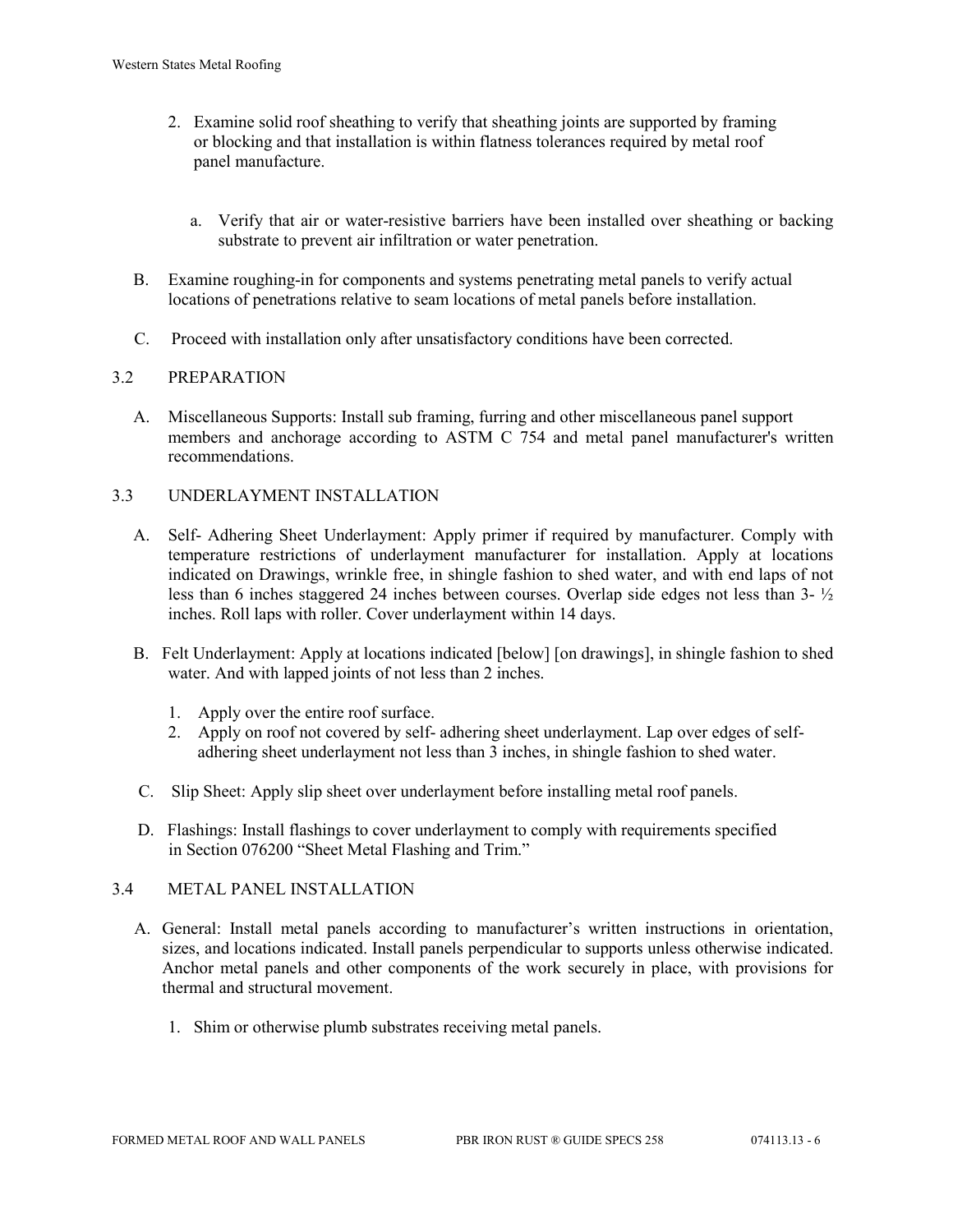- 2. Flash and seal metal panels at perimeter of all openings. Fasten with self-tapping screws. do not begin installation until air or water- resistive barriers and flashings that are concealed by metal panels are installed.
- 3. Install screw fasteners in predrilled holes.
- 4. Locate and space fastenings in uniform vertical and horizontal alignment.
- 5. Install flashing and trim as metal panel work proceeds.
- 6. Locate panel splices over, but not attached to, structural supports. Stagger panel splices and end laps to avoid a four – panel lap splice condition.
- 7. Align bottoms of metal panels and fasten with blind rivets, bolts, or self- tapping screws. Fasten flashings and trim around openings and similar elements with self-tapping screws.
- 8. Provide weather tight escutcheons for pipe—and conduit- penetrating panels.
- B. Fasteners:
	- 1. Steel Panels: Use galvanized steel fasteners.
- C. Metal Protection: When dissimilar metals contact each other or corrosive substrates, protect against galvanic action.
- D. Lap-Seam Metal Panels: Fasten metal panels to supports with fasteners at each lapped joint at location and spacing recommended by manufacturer.
	- 1. Lap ribbed or fluted sheets one full rib. Apply panels and associated items true to line for neat and weather tight enclosure.
	- 2. Provide metal backed washers under heads of exposed fasteners bearing on weather side of metal panels.
	- 3. Locate and space exposed fasteners in uniform vertical and horizontal alignment. Use proper tools to obtain controlled uniform compression for positive seal without rupture of washer.
	- 4. Install screw fasteners with power tools having controlled torque adjusted to compress Washer tightly without damage to washer, screw threads or panels. Install screws in predrilled holes.
	- 5. Flash and seal pans with weather closures at perimeter of all openings.
- E. Accessory Installation: install accessories with positive anchorage to building and weather tight Mounting, and provide for thermal expansion. Coordinate installation with flashings and other components.
	- 1. Install components, required for a complete metal panel system including trim, copings, corners, seam covers, flashings, sealants, gaskets, fillers, closure strips and similar items. Provide types indicated by metal wall panel manufacturer; or, if not indicated, provide types recommended by metal panel manufacturer.
- F. Flashing and Trim: Comply with performance requirements manufacturer's written installation instructions, and SMACNA's "Architectural Sheet Metal Manual." Provide concealed fasteners where possible, and set units true to line and level. Install work with laps, joints and seams that are permanently watertight.